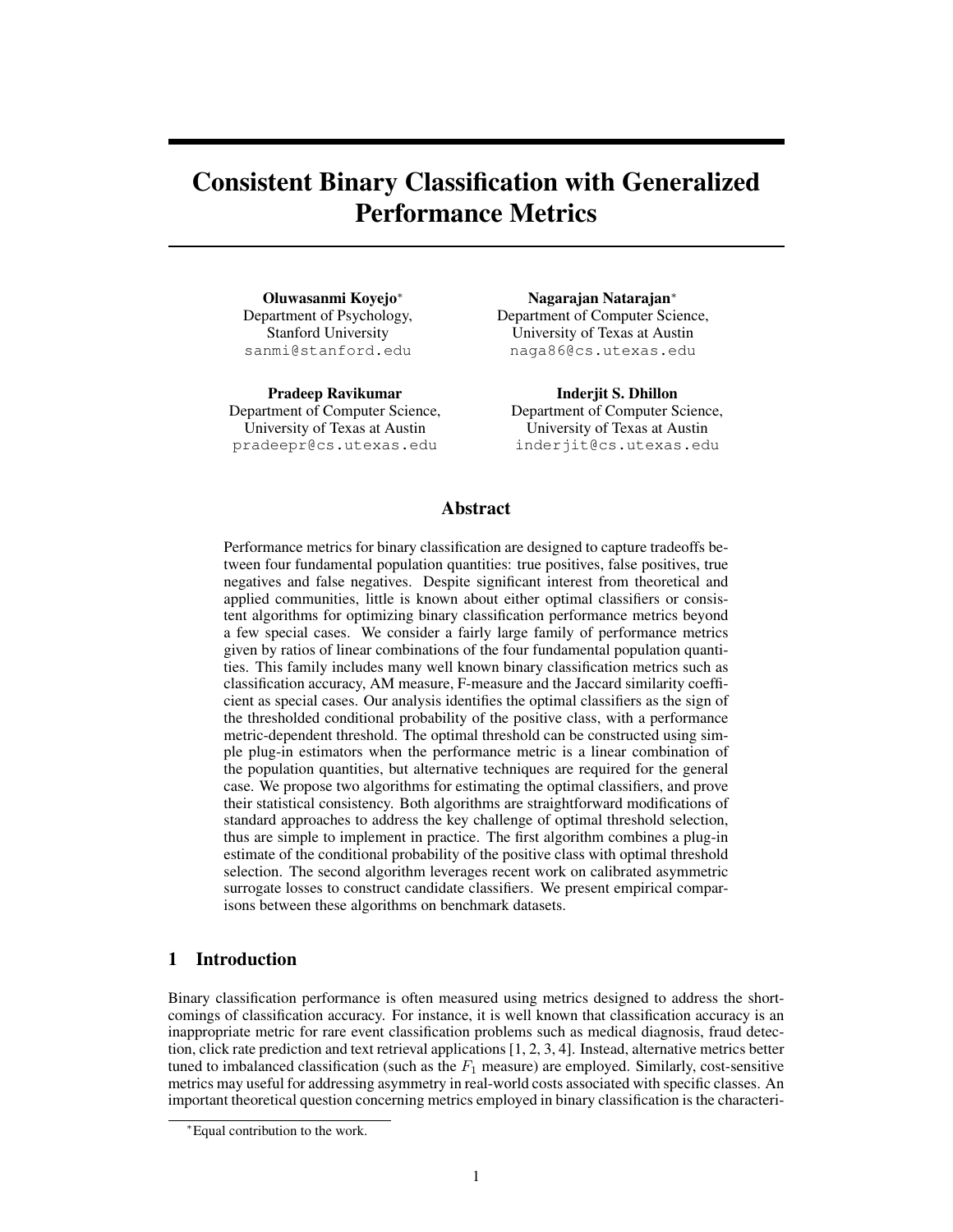zation of the optimal decision functions. For example, the decision function that maximizes the accuracy metric (or equivalently minimizes the "0-1 loss") is well-known to be  $sign(P(Y = 1|x) - 1/2)$ . A similar result holds for cost-sensitive classification [5]. Recently, [6] showed that the optimal decision function for the  $F_1$  measure, can also be characterized as  $sign(P(Y = 1|x) - \delta^*)$  for some  $\delta^* \in (0,1)$ . As we show in the paper, it is not a coincidence that the optimal decision function for these different metrics has a similar simple characterization. We make the observation that the different metrics used in practice belong to a fairly general family of performance metrics given by ratios of linear combinations of the four population quantities associated with the confusion matrix.

We consider a family of performance metrics given by ratios of linear combinations of the four population quantities. Measures in this family include classification accuracy, false positive rate, false discovery rate, precision, the AM measure and the F-measure, among others. Our analysis shows that the optimal classifiers for all such metrics can be characterized as the sign of the thresholded conditional probability of the positive class, with a threshold that depends on the specific metric. This result unifies and generalizes known special cases including the AM measure analysis by Menon et al. [7], and the  $F_\beta$  measure analysis by Ye et al. [6]. It is known that minimizing (convex) surrogate losses, such as the hinge and the logistic loss, provably also minimizes the underlying 0-1 loss or equivalently maximizes the classification accuracy [8]. This motivates the next question we address in the paper: can one obtain algorithms that (a) can be used in practice for maximizing metrics from our family, and (b) are *consistent* with respect to the metric? To this end, we propose two algorithms for consistent empirical estimation of decision functions. The first algorithm combines a plug-in estimate of the conditional probability of the positive class with optimal threshold selection. The second leverages the asymmetric surrogate approach of Scott [9] to construct candidate classifiers. Both algorithms are simple modifications of standard approaches that address the key challenge of optimal threshold selection. Our analysis identifies why simple heuristics such as classification using class-weighted loss functions and logistic regression with threshold search are effective practical algorithms for many generalized performance metrics, and furthermore, that when implemented correctly, such apparent heuristics are in fact asymptotically consistent.

Related Work. Binary classification accuracy and its cost-sensitive variants have been studied extensively. Here we highlight a few of the key results. The seminal work of [8] showed that minimizing certain surrogate loss functions enables us to control the probability of misclassification (the expected 0-1 loss). An appealing corollary of the result is that convex loss functions such as the hinge and logistic losses satisfy the surrogacy conditions, which establishes the statistical consistency of the resulting algorithms. Steinwart [10] extended this work to derive surrogates losses for other scenarios including asymmetric classification accuracy. More recently, Scott [9] characterized the optimal decision function for weighted 0-1 loss in cost-sensitive learning and extended the risk bounds of [8] to weighted surrogate loss functions. A similar result regarding the use of a threshold different than 1/2, and appropriately rebalancing the training data in cost-sensitive learning, was shown by [5]. Surrogate regret bounds for proper losses applied to class probability estimation were analyzed by Reid and Williamson [11] for differentiable loss functions. Extensions to the multi-class setting have also been studied (for example, Zhang [12] and Tewari and Bartlett [13]). Analysis of performance metrics beyond classification accuracy is limited. The optimal classifier remains unknown for many binary classification performance metrics of interest, and few results exist for identifying consistent algorithms for optimizing these metrics [7, 6, 14, 15]. Of particular relevance to our work are the AM measure maximization by Menon et al. [7], and the  $F_\beta$  measure maximization by Ye et al. [6].

# 2 Generalized Performance Metrics

Let  $X$  be either a countable set, or a complete separable metric space equipped with the standard Borel  $\sigma$ -algebra of measurable sets. Let  $X \in \mathcal{X}$  and  $Y \in \{0,1\}$  represent input and output random variables respectively. Further, let  $\Theta$  represent the set of all classifiers  $\Theta = \{\theta : \mathcal{X} \mapsto [0,1]\}.$ We assume the existence of a fixed unknown distribution  $\mathbb{P}$ , and data is generated as iid. samples  $(X, Y) \sim \mathbb{P}$ . Define the quantities:  $\pi = \mathbb{P}(Y = 1)$  and  $\gamma(\theta) = \mathbb{P}(\theta = 1)$ .

The components of the confusion matrix are the fundamental population quantities for binary classification. They are the true positives (TP), false positives (FP), true negatives (TN) and false negatives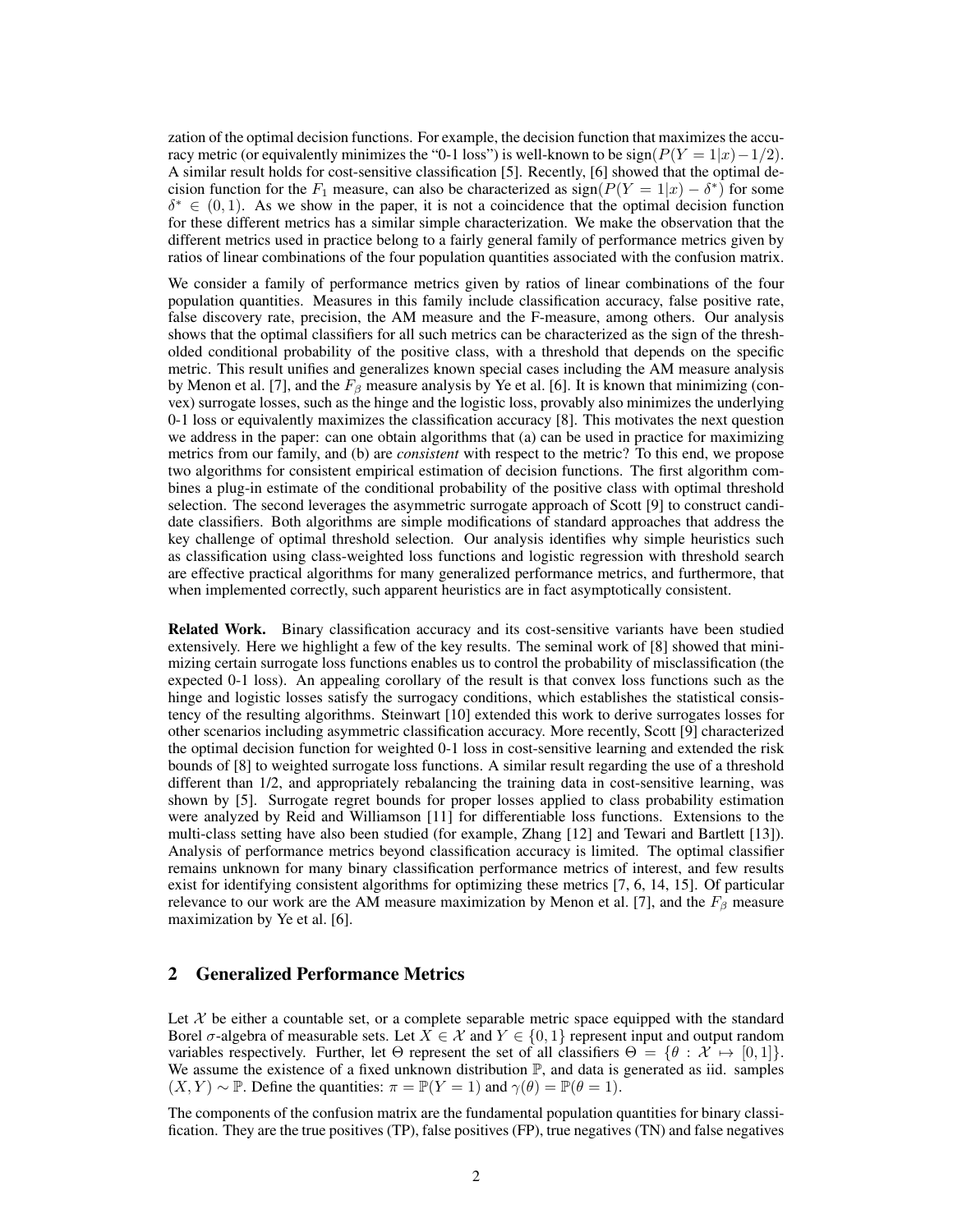(FN), given by:

$$
TP(\theta, \mathbb{P}) = \mathbb{P}(Y = 1, \theta = 1),
$$
  
\n
$$
FN(\theta, \mathbb{P}) = \mathbb{P}(Y = 1, \theta = 0),
$$
  
\n
$$
TN(\theta, \mathbb{P}) = \mathbb{P}(Y = 0, \theta = 0).
$$
  
\n
$$
(1)
$$
  
\n
$$
TN(\theta, \mathbb{P}) = \mathbb{P}(Y = 0, \theta = 0).
$$

These quantities may be further decomposed as:

$$
FP(\theta, \mathbb{P}) = \gamma(\theta) - TP(\theta), \quad FN(\theta, \mathbb{P}) = \pi - TP(\theta), \quad TN(\theta, \mathbb{P}) = 1 - \gamma(\theta) - \pi + TP(\theta). \tag{2}
$$

Let  $\mathcal{L}: \Theta \times \mathbb{P} \mapsto \mathbb{R}$  be a performance metric of interest. Without loss of generality, we assume that  $\mathcal L$  is a utility metric, so that larger values are better. The *Bayes utility*  $\mathcal L^*$  is the optimal value of the performance metric, i.e.,  $\mathcal{L}^* = \sup_{\theta \in \Theta} \mathcal{L}(\theta, \mathbb{P})$ . The *Bayes classifier*  $\theta^*$  is the classifier that optimizes the performance metric, so  $\mathcal{L}^* = \mathcal{L}(\theta^*)$ , where:

$$
\theta^* = \underset{\theta \in \Theta}{\arg \max} \mathcal{L}(\theta, \mathbb{P}).
$$

We consider a family of classification metrics computed as the ratio of linear combinations of these fundamental population quantities (1). In particular, given constants (representing costs or weights)  ${a_{11}, a_{10}, a_{01}, a_{00}, a_{0}$  and  ${b_{11}, b_{10}, b_{01}, b_{00}, b_{0}}$ , we consider the measure:

$$
\mathcal{L}(\theta, \mathbb{P}) = \frac{a_0 + a_{11}TP + a_{10}FP + a_{01}FN + a_{00}TN}{b_0 + b_{11}TP + b_{10}FP + b_{01}FN + b_{00}TN}
$$
\n(3)

where, for clarity, we have suppressed dependence of the population quantities on  $\theta$  and  $\mathbb{P}$ . Examples of performance metrics in this family include the AM measure [7], the  $F_\beta$  measure [6], the Jaccard similarity coefficient (JAC) [16] and Weighted Accuracy (WA):

$$
AM = \frac{1}{2} \left( \frac{TP}{\pi} + \frac{TN}{1 - \pi} \right) = \frac{(1 - \pi)TP + \pi TN}{2\pi(1 - \pi)}, \ F_{\beta} = \frac{(1 + \beta^{2})TP}{(1 + \beta^{2})TP + \beta^{2}FN + FP} = \frac{(1 + \beta^{2})TP}{\beta^{2}\pi + \gamma},
$$
  

$$
JAC = \frac{TP}{TP + FN + FP} = \frac{TP}{\pi + FP} = \frac{TP}{\gamma + FN}, \quad WA = \frac{w_{1}TP + w_{2}TN}{w_{1}TP + w_{2}TN + w_{3}FP + w_{4}FN}.
$$

Note that we allow the constants to depend on  $\mathbb{P}$ . Other examples in this class include commonly used ratios such as the true positive rate (also known as recall) (TPR), true negative rate (TNR), precision (Prec), false negative rate (FNR) and negative predictive value (NPV):

$$
\text{TPR} = \frac{\text{TP}}{\text{TP} + \text{FN}}, \text{ TNR} = \frac{\text{TN}}{\text{FP} + \text{TN}}, \text{ Prec} = \frac{\text{TP}}{\text{TP} + \text{FP}}, \text{ FNR} = \frac{\text{FN}}{\text{FN} + \text{TP}}, \text{ NPV} = \frac{\text{TN}}{\text{TN} + \text{FN}}.
$$

Interested readers are referred to [17] for a list of additional metrics in this class.

By decomposing the population measures (1) using (2) we see that any performance metric in the family (3) has the equivalent representation:

$$
\mathcal{L}(\theta) = \frac{c_0 + c_1 \text{TP}(\theta) + c_2 \gamma(\theta)}{d_0 + d_1 \text{TP}(\theta) + d_2 \gamma(\theta)}\tag{4}
$$

with the constants:

$$
c_0 = a_{01}\pi + a_{00} - a_{00}\pi + a_0, \qquad c_1 = a_{11} - a_{10} - a_{01} + a_{00}, \qquad c_2 = a_{10} - a_{00}
$$
 and  
\n
$$
d_0 = b_{01}\pi + b_{00} - b_{00}\pi + b_0, \qquad d_1 = b_{11} - b_{10} - b_{01} + b_{00}, \qquad d_2 = b_{10} - b_{00}.
$$

Thus, it is clear from (4) that the family of performance metrics depends on the classifier  $\theta$  only through the quantities TP( $\theta$ ) and  $\gamma(\theta)$ .

#### Optimal Classifier

We now characterize the optimal classifier for the family of performance metrics defined in (4). Let  $\nu$  represent the dominating measure on  $\chi$ . For the rest of this manuscript, we make the following assumption:

**Assumption 1.** The marginal distribution  $\mathbb{P}(X)$  is absolutely continuous with respect to the domi*nating measure*  $\nu$  *on*  $\mathcal X$  *so there exists a density*  $\mu$  *that satisfies*  $d\mathbb P = \mu d\nu$ *.*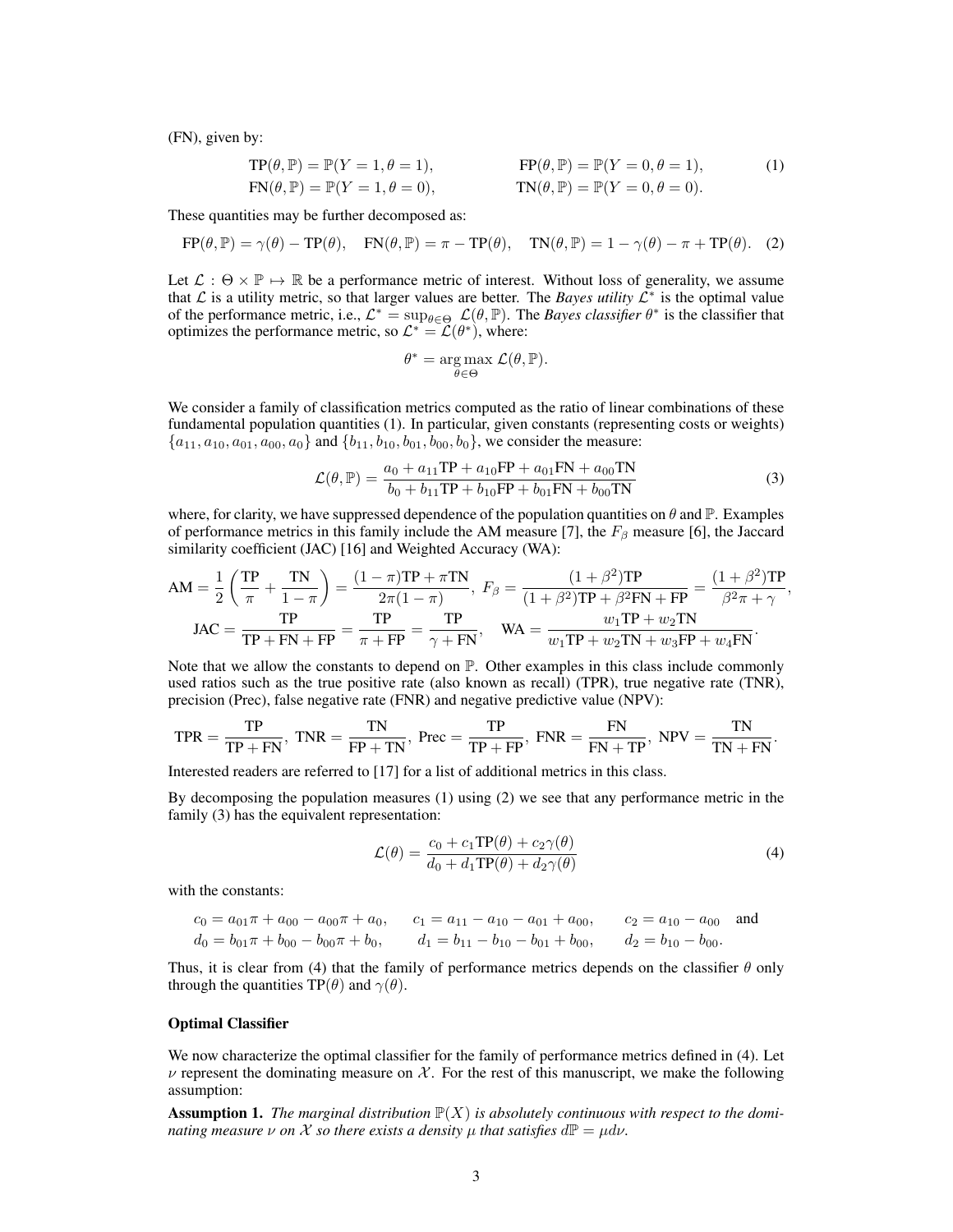To simplify notation, we use the standard  $d\nu(x) = dx$ . We also define the conditional probability bility  $\eta_x = \mathbb{P}(Y = 1 | X = x)$ . Applying Assumption 1, we can expand the terms  $\text{TP}(\theta) = \int_{-\infty}^{\infty} \eta_x \theta(x) u(x) dx$  and  $\gamma(\theta) = \int_{-\infty}^{\infty} \theta(x) u(x) dx$ , so the performance metric (4) may be repre- $\int_{x \in \mathcal{X}} \eta_x \theta(x) \mu(x) dx$  and  $\gamma(\theta) = \int_{x \in \mathcal{X}} \theta(x) \mu(x) dx$ , so the performance metric (4) may be represented as:

$$
\mathcal{L}(\theta, \mathbb{P}) = \frac{c_0 + \int_{x \in \mathcal{X}} (c_1 \eta_x + c_2) \theta(x) \mu(x) dx}{d_0 + \int_{x \in \mathcal{X}} (d_1 \eta_x + d_2) \theta(x) \mu(x) dx}.
$$

Our first main result identifies the Bayes classifier for all utility functions in the family (3), showing that they take the form  $\theta^*(x) = \text{sign}(\eta_x - \delta^*)$ , where  $\delta^*$  is a metric-dependent threshold, and the sign function is given by sign :  $\mathbb{R} \mapsto \{0, 1\}$  as sign(*t*) = 1 if  $t \ge 0$  and sign(*t*) = 0 otherwise.

**Theorem 2.** Let  $\mathbb{P}$  be a distribution on  $\mathcal{X} \times [0,1]$  that satisfies Assumption 1, and let  $\mathcal{L}$  be a perfor*mance metric in the family* (3). Given the constants  $\{c_0, c_1, c_2\}$  and  $\{d_0, d_1, d_2\}$ , define:

$$
\delta^* = \frac{d_2 \mathcal{L}^* - c_2}{c_1 - d_1 \mathcal{L}^*}.
$$
\n<sup>(5)</sup>

*1. When*  $c_1 > d_1 \mathcal{L}^*$ , the Bayes classifier  $\theta^*$  takes the form  $\theta^*(x) = sign(\eta_x - \delta^*)$ 

*2. When*  $c_1 < d_1 \mathcal{L}^*$ , the Bayes classifier takes the form  $\theta^*(x) = sign(\delta^* - \eta_x)$ 

The proof of the theorem involves examining the first-order optimality condition (see Appendix B).

**Remark 3.** *The specific form of the optimal classifier depends on the sign of*  $c_1 - d_1 \mathcal{L}^*$ *, and*  $\mathcal{L}^*$  *is often unknown. In practice, one can often estimate loose upper and lower bounds of*  $\mathcal{L}^*$  *to determine the classifier.*

A number of useful results can be evaluated directly as instances of Theorem 2. For the  $F_\beta$  measure, we have that  $c_1 = 1 + \beta^2$  and  $d_2 = 1$  with all other constants as zero. Thus,  $\delta^*_{F_\beta} = \frac{\mathcal{L}^*}{1 + \beta^2}$ . This matches the optimal threshold for *F*<sup>1</sup> metric specified by Zhao et al. [14]. For precision, we have that  $c_1 = 1, d_2 = 1$  and all other constants are zero, so  $\delta^*_{\text{rec}} = \mathcal{L}^*$ . This clarifies the observation that in practice, precision can be maximized by predicting only high confidence positives. For true positive rate (recall), we have that  $c_1 = 1, d_0 = \pi$  and other constants are zero, so  $\delta_{TPR}^* = 0$  recovering the known result that in practice, recall is maximized by predicting all examples as positives. For the Jaccard similarity coefficient  $c_1 = 1, d_1 = -1, d_2 = 1, d_0 = \pi$  and other constants are zero, so  $\delta_{\text{JAC}}^* = \frac{\mathcal{L}^*}{1+\mathcal{L}^*}.$ 

When  $d_1 = d_2 = 0$ , the generalized metric is simply a linear combination of the four fundamental quantities. With this form, we can then recover the optimal classifier outlined by Elkan [5] for cost sensitive classification.

**Corollary 4.** Let  $\mathbb{P}$  be a distribution on  $\mathcal{X} \times [0,1]$  that satisfies Assumption 1, and let  $\mathcal{L}$  be a *performance metric in the family* (3)*. Given the constants*  $\{c_0, c_1, c_2\}$  *and*  $\{d_0, d_1 = 0, d_2 = 0\}$ *, the optimal threshold* (5) *is*  $\delta^* = -\frac{c_2}{c_1}$ .

Classification accuracy is in this family, with  $c_1 = 2, c_2 = -1$ , and it is well-known that  $\delta^*_{\text{ACC}} = \frac{1}{2}$ . Another case of interest is the AM metric, where  $c_1 = 1, c_2 = -\pi$ , so  $\delta_{AM}^* = \pi$ , as shown in Menon et al. [7].

## 3 Algorithms

The characterization of the Bayes classifier for the family of performance metrics (4) given in Theorem 2 enables the design of practical classification algorithms with strong theoretical properties. In particular, the algorithms that we propose are intuitive and easy to implement. Despite their simplicity, we show that the proposed algorithms are *consistent* with respect to the measure of interest; a desirable property for a classification algorithm. We begin with a description of the algorithms, followed by a detailed analysis of consistency. Let  $\{X_i, Y_i\}_{i=1}^n$  denote iid. training instances drawn from a fixed unknown distribution  $\mathbb{P}$ . For a given  $\theta : \mathcal{X} \to \{0, 1\}$ , we define the following empirical quantities based on their population analogues:  $TP_n(\theta) = \frac{1}{n} \sum_{i=1}^n \theta(X_i) Y_i$ , and  $\gamma_n(\theta) = \frac{1}{n} \sum_{i=1}^n \theta(X_i)$ . It is clear that  $\text{TP}_n(\theta) \xrightarrow{n \to \infty} \text{TP}(\theta; \mathbb{P})$  and  $\gamma_n(\theta) \xrightarrow{n \to \infty} \gamma(\theta; \mathbb{P})$ .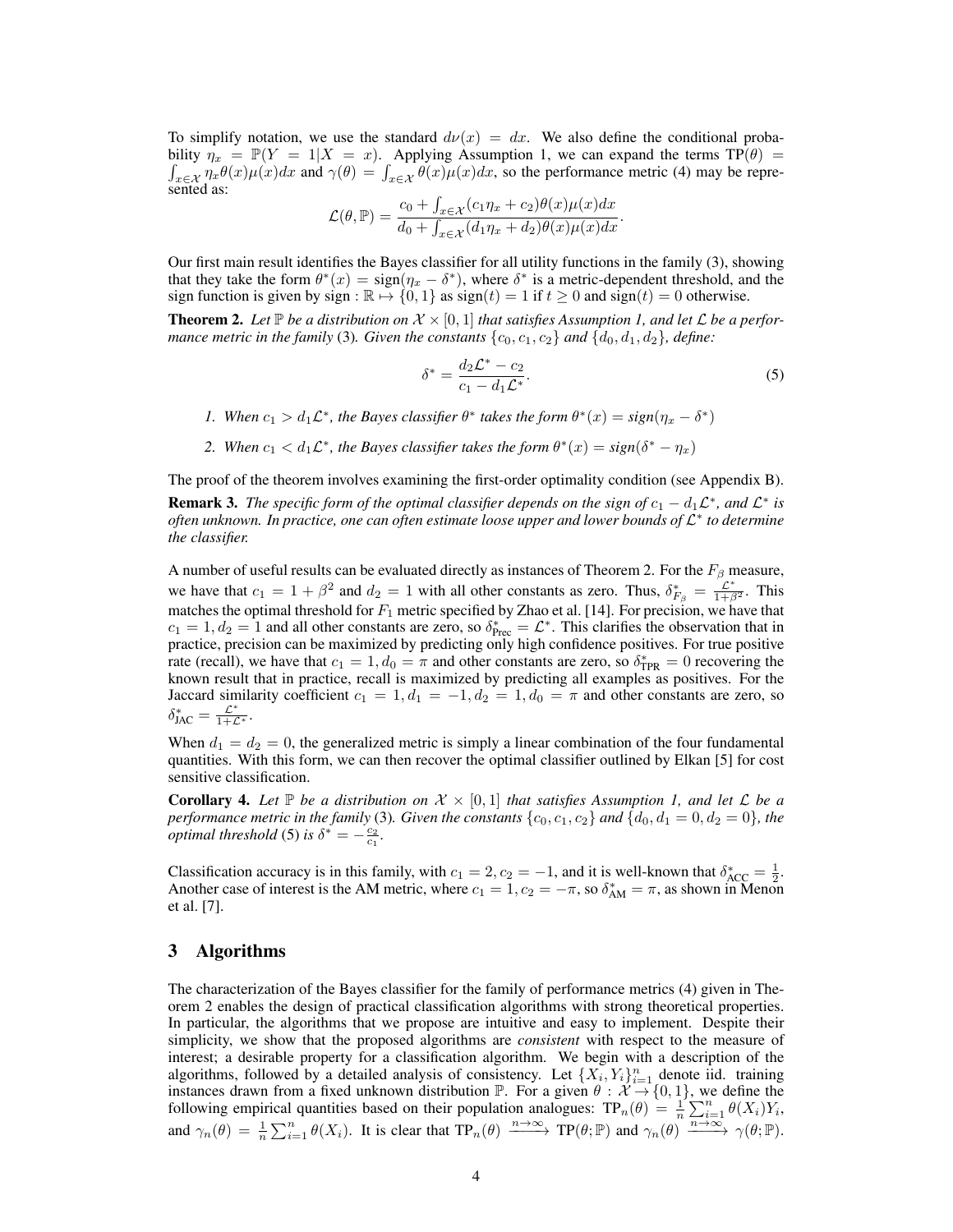Consider the empirical measure:

$$
\mathcal{L}_n(\theta) = \frac{c_1 \text{TP}_n(\theta) + c_2 \gamma_n(\theta) + c_0}{d_1 \text{TP}_n(\theta) + d_2 \gamma_n(\theta) + d_0},\tag{6}
$$

corresponding to the population measure  $\mathcal{L}(\theta; \mathbb{P})$  in (4). It is expected that  $\mathcal{L}_n(\theta)$  will be close to the  $\mathcal{L}(\theta; \mathbb{P})$  when the sample is sufficiently large (see Proposition 8). For the rest of this manuscript, we assume that  $\mathcal{L}^* \leq \frac{c_1}{d_1}$  so  $\theta^*(x) = \text{sign}(\eta_x - \delta^*)$ . The case where  $\mathcal{L}^* > \frac{c_1}{d_1}$  is solved identically. Our first approach (Two-Step Expected Utility Maximization) is quite intuitive (Algorithm 1): Obtain an estimator  $\hat{\eta}_x$  for  $\eta_x = \mathbb{P}(Y = 1|x)$  by performing ERM on the sample using a proper loss function [11]. Then, maximize  $\mathcal{L}_n$  defined in (6) with respect to the threshold  $\delta \in (0,1)$ . The optimization required in the third step is one dimensional, thus a global minimizer can be computed efficiently in many cases [18]. In experiments, we use (regularized) logistic regression on a training sample to obtain  $\hat{\eta}$ .

Algorithm 1: Two-Step EUM

**Input:** Training examples  $S = \{X_i, Y_i\}_{i=1}^n$  and the utility measure  $\mathcal{L}$ . 1. Split the training data  $S$  into two sets  $S_1$  and  $S_2$ . 2. Estimate  $\hat{\eta}_x$  using  $\mathcal{S}_1$ , define  $\hat{\theta}_\delta = \text{sign}(\hat{\eta}_x - \delta)$ 3. Compute  $\delta = \arg \max_{\delta \in (0,1)} \mathcal{L}_n(\hat{\theta}_{\delta})$  on  $\mathcal{S}_2$ . Return:  $\hat{\theta}_{\hat{\delta}}$ 

Our second approach (Weighted Empirical Risk Minimization) is based on the observation that empirical risk minimization (ERM) with suitably weighted loss functions yields a classifier that thresholds  $\eta_x$  appropriately (Algorithm 2). Given a convex surrogate  $\ell(t, y)$  of the 0-1 loss, where *t* is a real-valued prediction and  $y \in \{0, 1\}$ , the  $\delta$ -weighted loss is given by [9]:

$$
\ell_{\delta}(t,y) = (1-\delta)1_{\{y=1\}}\ell(t,1) + \delta1_{\{y=0\}}\ell(t,0).
$$

Denote the set of real valued functions as  $\Phi$ ; we then define  $\hat{\theta}_{\delta}$  as:

$$
\hat{\phi}_{\delta} = \arg \min_{\phi \in \Phi} \frac{1}{n} \sum_{i=1}^{n} \ell_{\delta}(\phi(X_i), Y_i)
$$
\n(7)

then set  $\hat{\theta}_{\delta}(x) = \text{sign}(\hat{\phi}_{\delta}(x))$ . Scott [9] showed that such an estimated  $\hat{\theta}_{\delta}$  is consistent with  $\theta_{\delta} =$  $sign(\eta_x - \delta)$ . With the classifier defined, maximize  $\mathcal{L}_n$  defined in (6) with respect to the threshold  $\delta \in (0, 1).$ 

| <b>Algorithm 2: Weighted ERM</b>                                                                                                                                        |
|-------------------------------------------------------------------------------------------------------------------------------------------------------------------------|
| <b>Input:</b> Training examples $S = \{X_i, Y_i\}_{i=1}^n$ , and the utility measure $\mathcal{L}$ .                                                                    |
| 1. Split the training data S into two sets $S_1$ and $S_2$ .                                                                                                            |
| 2. Compute $\hat{\delta} = \arg \max_{\delta \in (0,1)} \mathcal{L}_n(\hat{\theta}_{\delta})$ on $\mathcal{S}_2$ .                                                      |
| <b>Sub-algorithm:</b> Define $\hat{\theta}_{\delta}(x) = \text{sign}(\hat{\phi}_{\delta}(x))$ where $\hat{\phi}_{\delta}(x)$ is computed using (7) on $\mathcal{S}_1$ . |
| <b>Return:</b> $\hat{\theta}_{\hat{\delta}}$                                                                                                                            |

**Remark 5.** When  $d_1 = d_2 = 0$ , the optimal threshold does not depend on  $\mathcal{L}^*$  (Corollary 4). We *may then employ simple sample-based plugin estimates*  $\delta_S$ .

A benefit of using such plugin estimates is that the classification algorithms can be simplified while maintaining consistency. Given such a sample-based plugin estimate  $\delta_S$ , Algorithm 1 then reduces to estimating  $\hat{\eta}_x$ , and then setting  $\hat{\theta}_{\hat{\delta}_S} = \text{sign}(\hat{\eta}_x - \hat{\delta}_S)$ , Algorithm 2 reduces to a single ERM (7) to estimate  $\hat{\phi}_{\hat{\delta}_{S}}(x)$ , and then setting  $\hat{\theta}_{\hat{\delta}_{S}}(x) = \text{sign}(\hat{\phi}_{\hat{\delta}_{S}}(x))$ . In the case of AM measure, the threshold is given by  $\delta^* = \pi$ . A consistent estimator for  $\pi$  is all that is required (see [7]).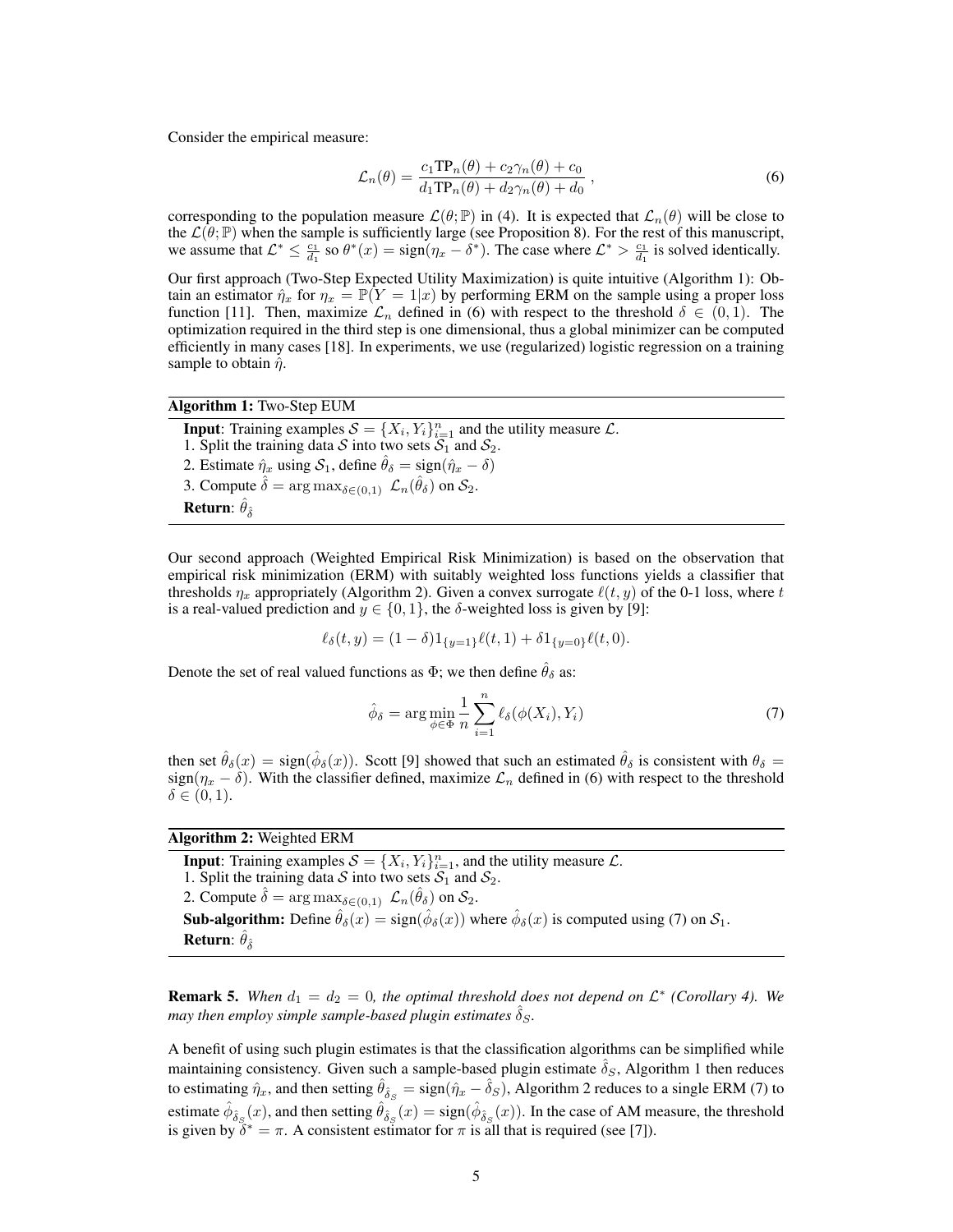#### 3.1 Consistency of the proposed algorithms

An algorithm is said to be *L*-consistent if the learned classifier  $\hat{\theta}$  satisfies  $\mathcal{L}^* - \mathcal{L}(\hat{\theta}) \stackrel{P}{\rightarrow} 0$  i.e., for every  $\epsilon > 0$ ,  $\mathbb{P}(|\mathcal{L}^* - \mathcal{L}(\hat{\theta})| < \epsilon) \rightarrow 1$ , as  $n \rightarrow \infty$ .

We begin the analysis from the simplest case when  $\delta^*$  is independent of  $\mathcal{L}^*$  (Corollary 4). The following proposition, which generalizes Lemma 1 of [7], shows that maximizing  $\mathcal L$  is equivalent to minimizing  $\delta^*$ -weighted risk. As a consequence, it suffices to minimize a suitable surrogate loss  $\ell_{\delta^*}$ on the training data to guarantee *L*-consistency.

**Proposition 6.** Assume  $\delta^* \in (0,1)$  and  $\delta^*$  is independent of  $\mathcal{L}^*$ , but may depend on the distribution  $\mathbb{P}$ *. Define*  $\delta^*$ -weighted risk of a classifier  $\theta$  as

$$
R_{\delta^*}(\theta) = E_{(x,y)\sim \mathbb{P}}\big[ (1-\delta^*)1_{\{y=1\}} 1_{\{\theta(x)=0\}} + \delta^* 1_{\{y=0\}} 1_{\{\theta(x)=1\}} \big],
$$
  
then, 
$$
R_{\delta^*}(\theta) - \min_{\theta} R_{\delta^*}(\theta) = \frac{1}{c_1} (\mathcal{L}^* - \mathcal{L}(\theta)).
$$

The proof is simple, and we defer it to Appendix B. Note that the key consequence of Proposition 6 is that if we know  $\delta^*$ , then simply optimizing a weighted surrogate loss as detailed in the proposition suffices to obtain a consistent classifier. In the more practical setting where  $\delta^*$  is not known exactly, we can then compute a sample based estimate  $\hat{\delta}_S$ . We briefly mentioned in the previous section how the proposed Algorithms 1 and 2 simplify in this case. Using the plug-in estimate  $\hat{\delta}_S$  such that  $\hat{\delta}_S \stackrel{p}{\rightarrow} \delta^*$  in the algorithms directly guarantees consistency, under mild assumptions on P (see Appendix A for details). The proof for this setting essentially follows the arguments in [7], given Proposition 6.

Now, we turn to the general case, i.e. when  $\mathcal L$  is an arbitrary measure in the class (4) such that  $\delta^*$ is difficult to estimate directly. In this case, both the proposed algorithms estimate  $\delta$  to optimize the empirical measure *Ln*. We employ the following proposition which establishes bounds on *L*.

**Proposition 7.** Let the constants  $a_{ij}$ ,  $b_{ij}$  for  $i, j \in \{0, 1\}$ ,  $a_0$ , and  $b_0$  be non-negative and, without *loss of generality, take values from* [0*,* 1]*. Then, we have:*

$$
1. \ -2 \le c_1, d_1 \le 2, -1 \le c_2, d_2 \le 1, \text{ and } 0 \le c_0, d_0 \le 2(1 + \pi).
$$

2. *L* is bounded, i.e. for any 
$$
\theta
$$
,  $0 \leq L(\theta) \leq L := \frac{a_0 + \max_{i,j \in \{0,1\}} a_{ij}}{b_0 + \min_{i,j \in \{0,1\}} b_{ij}}$ .

The proofs of the main results in Theorem 10 and 11 rely on the following Lemmas 8 and 9 on how the empirical measure converges to the population measure at a steady rate. We defer the proofs to Appendix B.

**Lemma 8.** *For any*  $\epsilon > 0$ ,  $\lim_{n \to \infty} \mathbb{P}(|\mathcal{L}_n(\theta) - \mathcal{L}(\theta)| < \epsilon) = 1$ . *Furthermore, with probability at* least  $1 - \rho, |\mathcal{L}_n(\theta) - \mathcal{L}(\theta)| < \frac{(C + LD)r(n, \rho)}{B - Dr(n, \rho)},$  where  $r(n, \rho) = \sqrt{\frac{1}{2n} \ln \frac{4}{\rho}}, L$  is an upper bound on  $\mathcal{L}(\theta)$ ,  $B \geq 0, C \geq 0, D \geq 0$  are constants that depend on  $\mathcal{L}$  (i.e.  $c_0, c_1, c_2, d_0, d_1$  and  $d_2$ ).

Now, we show a uniform convergence result for  $\mathcal{L}_n$  with respect to maximization over the threshold  $\delta \in (0, 1).$ 

**Lemma 9.** *Consider the function class of all thresholded decisions*  $\Theta = \{1_{\{\phi(x) > \delta\}} \forall \delta \in (0, 1)\}$ *for a*  $[0,1]$ -valued function  $\phi: \mathcal{X} \to [0,1]$ . Define  $\tilde{r}(n,\rho) = \sqrt{\frac{32}{n} \left[\ln(en) + \ln \frac{16}{\rho}\right]}$ . If  $\tilde{r}(n,\rho) < \frac{B}{D}$ *(where B* and *D* are defined as in Lemma 8) and  $\epsilon = \frac{(C+LD)\tilde{r}(n,\rho)}{B-D\tilde{r}(n,\rho)}$ , then with prob. at least  $1-\rho$ ,

$$
\sup_{\theta \in \Theta} |\mathcal{L}_n(\theta) - \mathcal{L}(\theta)| < \epsilon.
$$

We are now ready to state our main results concerning the consistency of the two proposed algorithms.

**Theorem 10.** *(Main Result 2) If the estimate*  $\hat{\eta}_x$  *satisfies*  $\hat{\eta}_x \stackrel{p}{\to} \eta_x$ *, Algorithm 1 is L-consistent.* 

Note that we can obtain an estimate  $\hat{\eta}_x$  with the guarantee that  $\hat{\eta}_x \stackrel{p}{\rightarrow} \eta_x$  by using a strongly proper loss function [19] (e.g. logistic loss) (see Appendix B).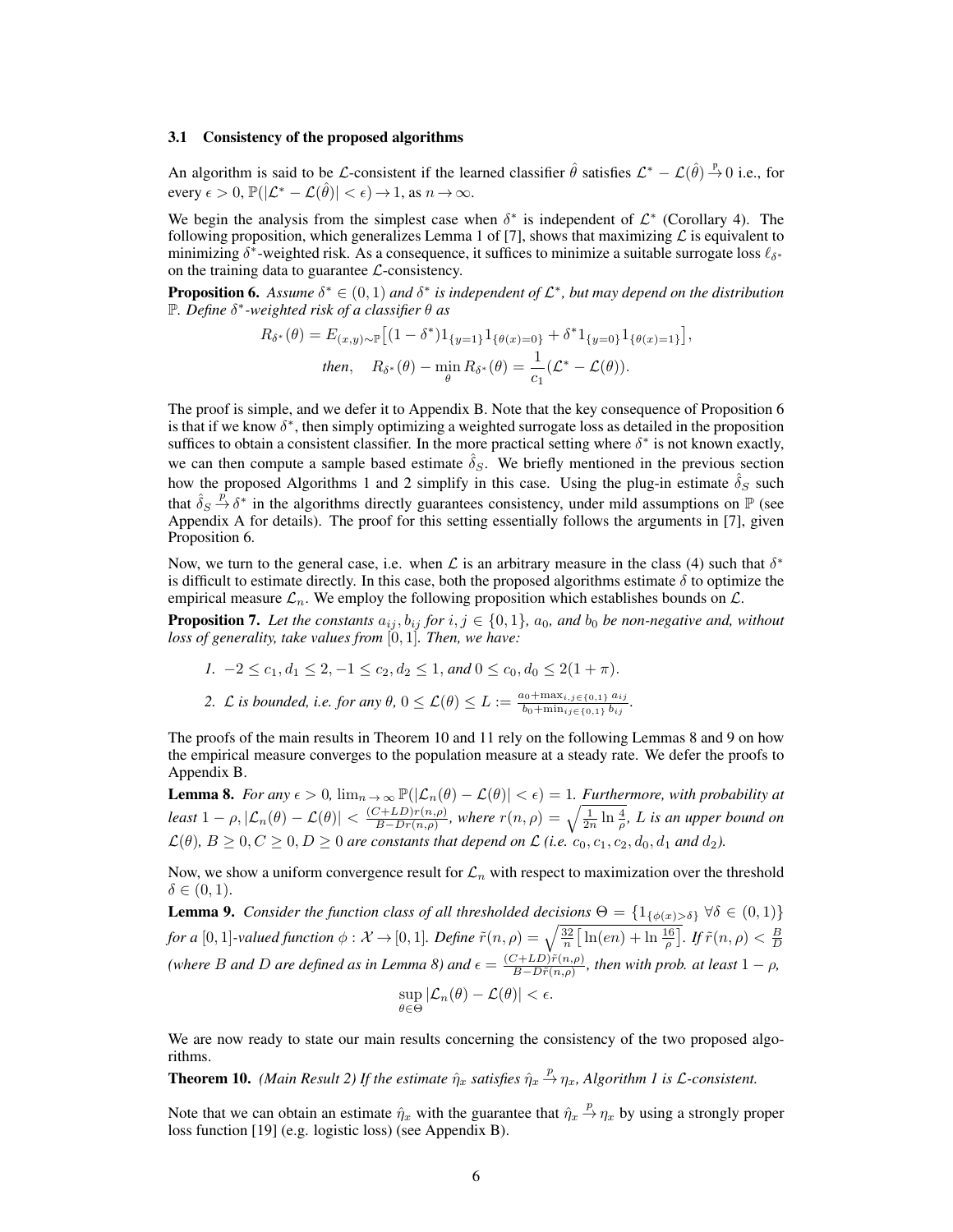**Theorem 11.** *(Main Result 3) Let*  $\ell : \mathbb{R} : [0, \infty)$  *be a* classification-calibrated *convex (margin) loss* (i.e.  $\ell'(0) < 0$ ) and let  $\ell_{\delta}$  be the corresponding weighted loss for a given  $\delta$  used in the weighted *ERM* (7)*. Then, Algorithm 2 is L-consistent.*

Note that loss functions used in practice such as hinge and logistic are *classification-calibrated* [8].

# 4 Experiments

We present experiments on synthetic data where we observe that measures from our family indeed are maximized by thresholding  $\eta_x$ . We also compare the two proposed algorithms on benchmark datasets on two specific measures from the family.

#### 4.1 Synthetic data: Optimal decisions

We evaluate the Bayes optimal classifiers for common performance metrics to empirically verify the results of Theorem 2. We fix a domain  $\mathcal{X} = \{1, 2, \ldots 10\}$ , then we set  $\mu(x)$  by drawing random values uniformly in  $(0, 1)$ , and then normalizing these. We set the conditional probability using a sigmoid function as  $\eta_x = \frac{1}{1 + \exp(-wx)}$ , where *w* is a random value drawn from a standard Gaussian. As the optimal threshold depends on the Bayes risk  $\mathcal{L}^*$ , the Bayes classifier cannot be evaluated using plug-in estimates. Instead, the Bayes classifier  $\theta^*$  was obtained using an exhaustive search over all  $2^{10}$  possible classifiers. The results are presented in Fig. 1. For different metrics, we plot  $\eta_x$ , the predicted optimal threshold  $\delta^*$  (which depends on P) and the Bayes classifier  $\theta^*$ . The results can be seen to be consistent with Theorem 2 i.e. the (exhaustively computed) Bayes optimal classifier matches the thresholded classifier detailed in the theorem.



Figure 1: Simulated results showing  $\eta_x$ , optimal threshold  $\delta^*$  and Bayes classifier  $\theta^*$ .

#### 4.2 Benchmark data: Performance of the proposed algorithms

We evaluate the two algorithms on several benchmark datasets for classification. We consider two measures,  $F_1$  defined as in Section 2 and Weighted Accuracy defined as  $\frac{2(TP+TN)}{2(TP+TN)+FP+FN}$ . We split the training data *S* into two sets  $S_1$  and  $S_2$ :  $S_1$  is used for estimating  $\hat{\eta}_x$  and  $S_2$  for selecting  $\delta$ . For Algorithm 1, we use logistic loss on the samples (with  $L_2$  regularization) to obtain estimate  $\hat{\eta}_x$ . Once we have the estimate, we use the model to obtain  $\hat{\eta}_x$  for  $x \in S_2$ , and then use the values  $\hat{\eta}_x$  as candidate  $\delta$  choices to select the optimal threshold (note that the empirical best lies in the choices). Similarly, for Algorithm 2, we use a weighted logistic regression, where the weights depend on the threshold as detailed in our algorithm description. Here, we grid the space  $[0, 1]$  to find the best threshold on  $S_2$ . Notice that this step is embarrassingly parallelizable. The granularity of the grid depends primarily on class imbalance in the data, and varies with datasets. We also compare the two algorithms with the standard empirical risk minimization (ERM) - regularized logistic regression with threshold 1*/*2.

First, we optimize for the  $F_1$  measure on four benchmark datasets: (1) REUTERS, consisting of news 8293 articles categorized into 65 topics (obtained the processed dataset from [20]). For each topic, we obtain a highly imbalanced binary classification dataset with the topic as the positive class and the rest as negative. We report the average  $F_1$  measure over all the topics (also known as macro- $F_1$  score). Following the analysis in [6], we present results for averaging over topics that had at least *C* positives in the training (5946 articles) as well as the test (2347 articles) data. (2) LETTERS dataset consisting of 20000 handwritten letters (16000 training and 4000 test instances)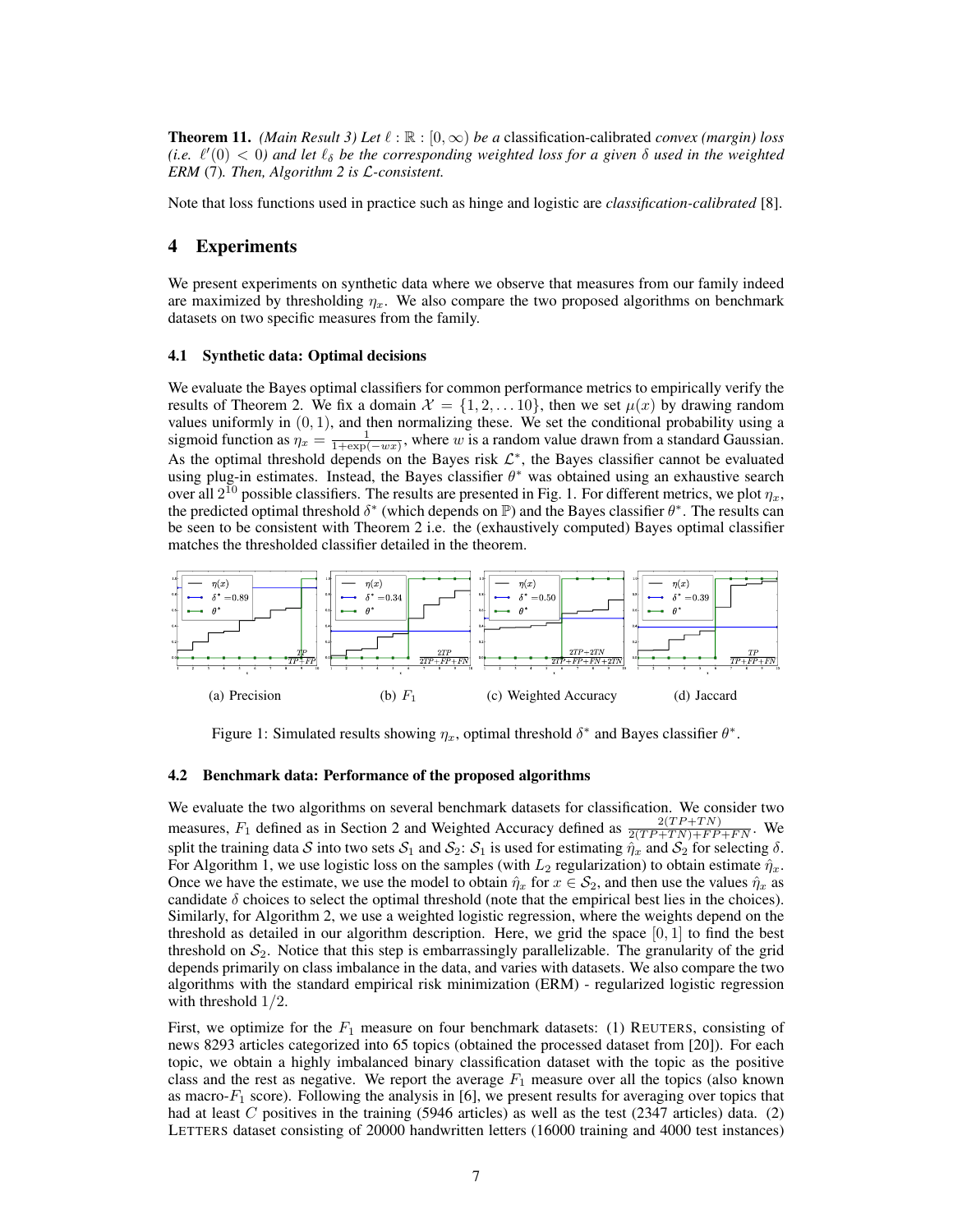from the English alphabet (26 classes, with each class consisting of at least 100 positive training instances). (3) SCENE dataset (UCI benchmark) consisting of 2230 images (1137 training and 1093 test instances) categorized into 6 scene types (with each class consisting of at least 100 positive instances). (4) WEBPAGE binary text categorization dataset obtained from [21], consisting of 34780 web pages (6956 train and 27824 test), with only about 182 positive instances in the train. All the datasets, except SCENE, have a high class imbalance. We use our algorithms to optimize for the  $F_1$  measure on these datasets. The results are presented in Table 1. We see that both algorithms perform similarly in many cases. A noticeable exception is the SCENE dataset, where Algorithm 1 is better by a large margin. In REUTERS dataset, we observe that as the number of positive instances *C* in the training data increases, the methods perform significantly better, and our results align with those in [6] on this dataset. We also find, albeit surprisingly, that using a threshold 1*/*2 performs competitively on this dataset.

| <b>DATASET</b>         | C   | <b>ERM</b> | Algorithm 1 | Algorithm $2$ |
|------------------------|-----|------------|-------------|---------------|
|                        |     | 0.5151     | 0.4980      | 0.4855        |
| <b>REUTERS</b>         | 10  | 0.7624     | 0.7600      | 0.7449        |
| $(65 \text{ classes})$ | 50  | 0.8428     | 0.8510      | 0.8560        |
|                        | 100 | 0.9675     | 0.9670      | 0.9670        |
| LETTERS (26 classes)   |     | 0.4827     | 0.5742      | 0.5686        |
| SCENE (6 classes)      |     | 0.3953     | 0.6891      | 0.5916        |
| WEB PAGE (binary)      |     | 0.6254     | 0.6269      | 0.6267        |

Table 1: Comparison of methods: F1 measure. First three are multi-class datasets: F1 is computed individually for each class that has at least *C* positive instances (in both the train and the test sets) and then averaged over classes (macro-F1).

Next we optimize for the Weighted Accuracy measure on datasets with less class imbalance. In this case, we can see that  $\delta^* = 1/2$  from Theorem 2. We use four benchmark datasets: SCENE (same as earlier), IMAGE (2068 images: 1300 train, 1010 test) [22], BREAST CANCER (683 instances: 463 train, 220 test) and SPAMBASE (4601 instances: 3071 train, 1530 test) [23]. Note that the last three are binary datasets. The results are presented in Table 2. Here, we observe that all the methods perform similarly, which conforms to our theoretical guarantees of consistency.

| <b>DATASET</b>  | ERM    | Algorithm 1 | Algorithm 2 |
|-----------------|--------|-------------|-------------|
| <b>SCENE</b>    | 0.9000 | 0.9000      | 0.9105      |
| <b>IMAGE</b>    | 0.9060 | 0.9063      | 0.9025      |
| BREAST CANCER   | 0.9860 | 0.9910      | 0.9910      |
| <b>SPAMBASE</b> | 0.9463 | 0.9550      | 0.9430      |

Table 2: Comparison of methods: Weighted Accuracy defined as  $\frac{2(TP+TN)}{2(TP+TN)+FP+FN}$ . Here,  $\delta^*$ 1*/*2. We observe that the two algorithms are consistent (ERM thresholds at 1*/*2).

### 5 Conclusions and Future Work

Despite the importance of binary classification, theoretical results identifying optimal classifiers and consistent algorithms for many performance metrics used in practice remain as open questions. Our goal in this paper is to begin to answer these questions. We have considered a large family of generalized performance measures that includes many measures used in practice. Our analysis shows that the optimal classifiers for such measures can be characterized as the sign of the thresholded conditional probability of the positive class, with a threshold that depends on the specific metric. This result unifies and generalizes known special cases. We have proposed two algorithms for consistent estimation of the optimal classifiers. While the results presented are an important first step, many open questions remain. It would be interesting to characterize the convergence rates of  $\mathcal{L}(\hat{\theta}) \stackrel{p}{\to} \mathcal{L}(\theta^*)$  as  $\hat{\theta} \stackrel{p}{\to} \theta^*$ , using surrogate losses similar in spirit to how excess 0-1 risk is controlled through excess surrogate risk in [8]. Another important direction is to characterize the entire family of measures for which the optimal is given by thresholded  $P(Y = 1|x)$ . We would like to extend our analysis to the multi-class and multi-label domains as well.

Acknowledgments: This research was supported by NSF grant CCF-1117055 and NSF grant CCF-1320746. P.R. acknowledges the support of ARO via W911NF-12-1-0390 and NSF via IIS-1149803, IIS-1320894.